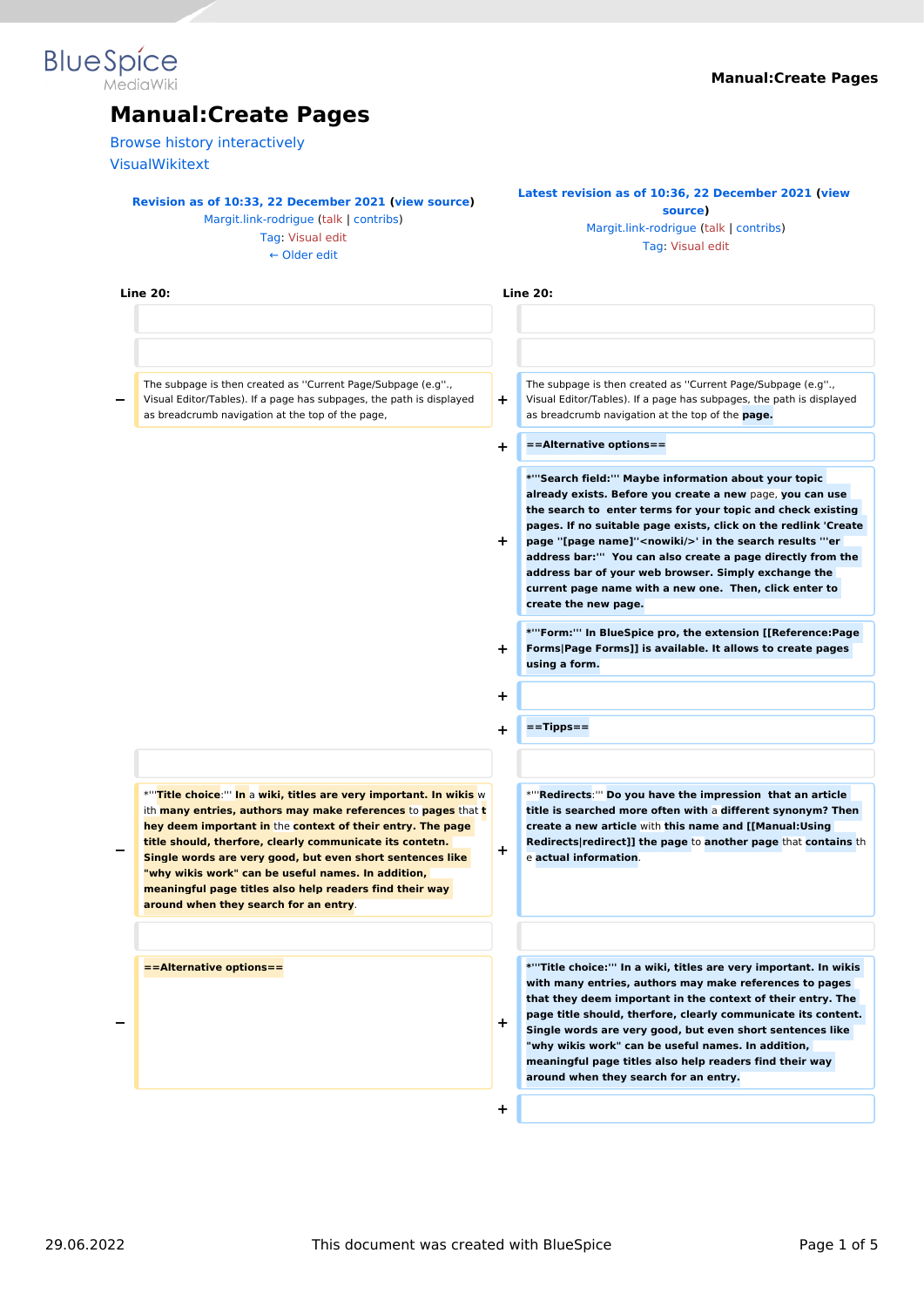

**\*'''Spelling:''' When linking to an already existing page you should pay attention to their exact spelling. If you e.g. typing a <nowiki>[[hello world]]</nowiki> instead of <nowiki>[[Hello World]]</nowiki> will create a new page as the links are spelled differently. Therefore, consider also capitalization and spaces. Only at the beginning of the letter does it make no difference whether you write a small or** 



**+ + \*'''Namespaces:''' If you want to create an article in a different namespace, the namespace must appear before article name. Example:<code><nowiki>[[namespace: article name]]</nowiki></code>. + + \*'''Special characters:''' The following characters '''cannot'''**  be used in titles :  $<$ code>  $\{ \}$ & $?$  < > \  $<$ /code>and  $<$ code>, **</code>. For more information, see [[mediawikiwiki:Manual: Page\_title|mediawiki.org/wiki/Manual:Page\_title]]. + + \*'''Subpages:''' The character <code>/</code> is used to create a [[subpage]]. − \*'''Search field:''' Maybe information about your topic already exists. Before you create a new page, you can use the search to enter terms for your topic and check existing pages. If no suitable page exists, click on the redlink 'Create page ''[page name]''<nowiki/>' in the search results '''er address bar:''' You can also create a page directly from the address bar of your web browser. Simply exchange the current page name with a new one. Then, click enter to create the new page. − \*'''Form:''' In BlueSpice pro, the extension [[Reference:Page Forms|Page Forms]] is available. It allows to create pages using a form. − \* +** {{Box\_Links-en | Topic1 =[[**Manual:**Rename\_and\_move\_pages|Ren ame and move pages]]| Topic2 =[[**Manual:**Redirects|Redirects]] | Topic3 =[[Reference:BlueSpicePageTemplates|Creating and Using Page Templates]] |  $Topic4 = \}$ **−** {{Box\_Links-en | Topic1 =[[Rename\_and\_move\_pages|Rename and move pages]]| Topic2 =[[Redirects|Redirects **- Using Synonyms**]] | Topic3 =[[Reference:BlueSpicePageTemplates|Creating and Using Page Templates]] | Topic4 = } } [[en:{{FULLPAGENAME}}]] [[en:{{FULLPAGENAME}}]]

**+**

**capital letter.**

## Latest revision as of 10:36, 22 December 2021

An important aspect of the wiki principle is that information can be shared with other people quickly and without any "red tape". Every wiki user with edit rights should therefore be able to create and edit a page at least in one namespace without any prior knowledge or without special privileges to contribute to their knowledge.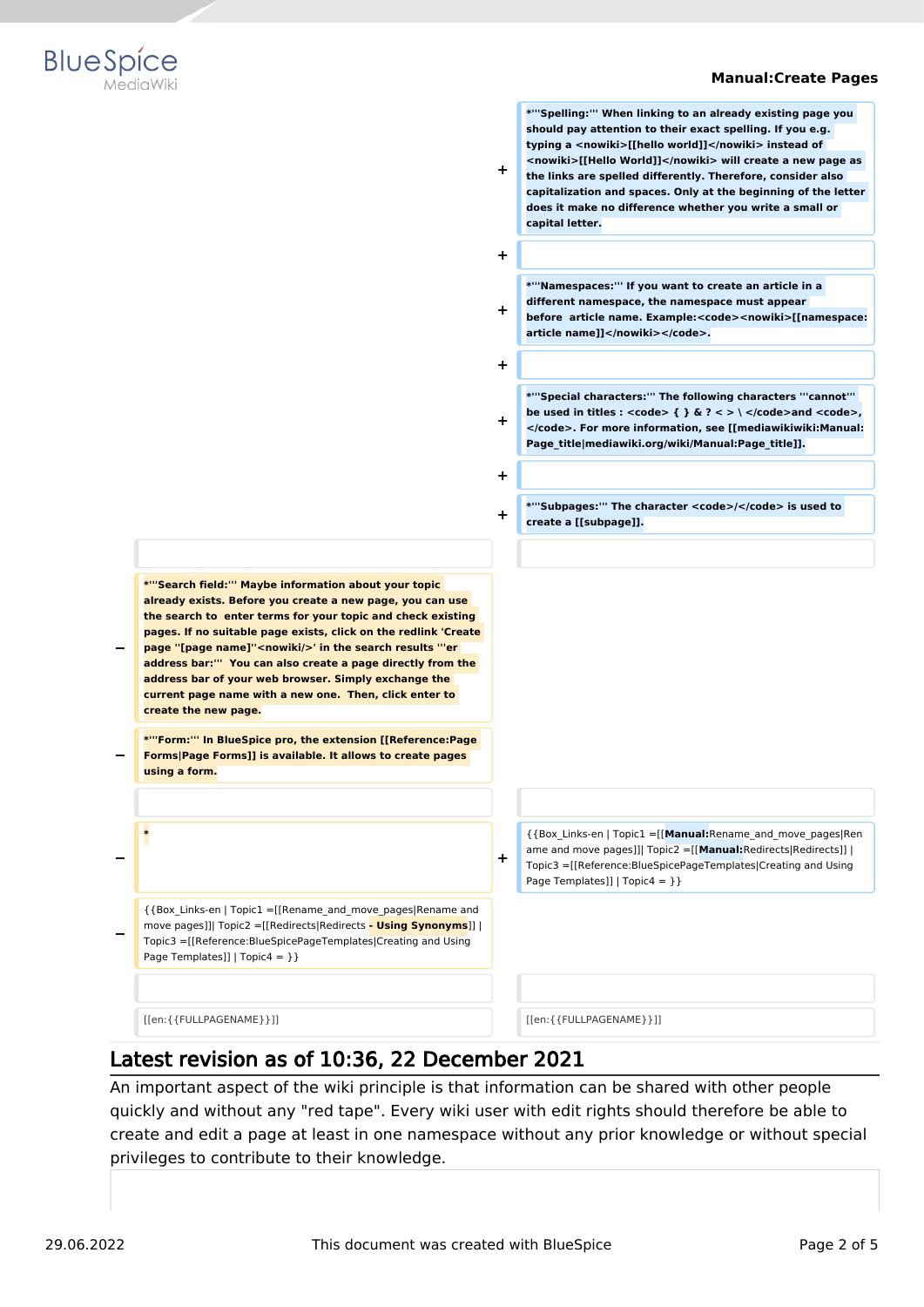# Contents

| 1 Creating a page manufactured and a strategies and a strategies of the strategies of the strategies of the strategies and the strategies of the strategies of the strategies of the strategies of the strategies of the strat |  |
|--------------------------------------------------------------------------------------------------------------------------------------------------------------------------------------------------------------------------------|--|
|                                                                                                                                                                                                                                |  |
|                                                                                                                                                                                                                                |  |
|                                                                                                                                                                                                                                |  |
|                                                                                                                                                                                                                                |  |
|                                                                                                                                                                                                                                |  |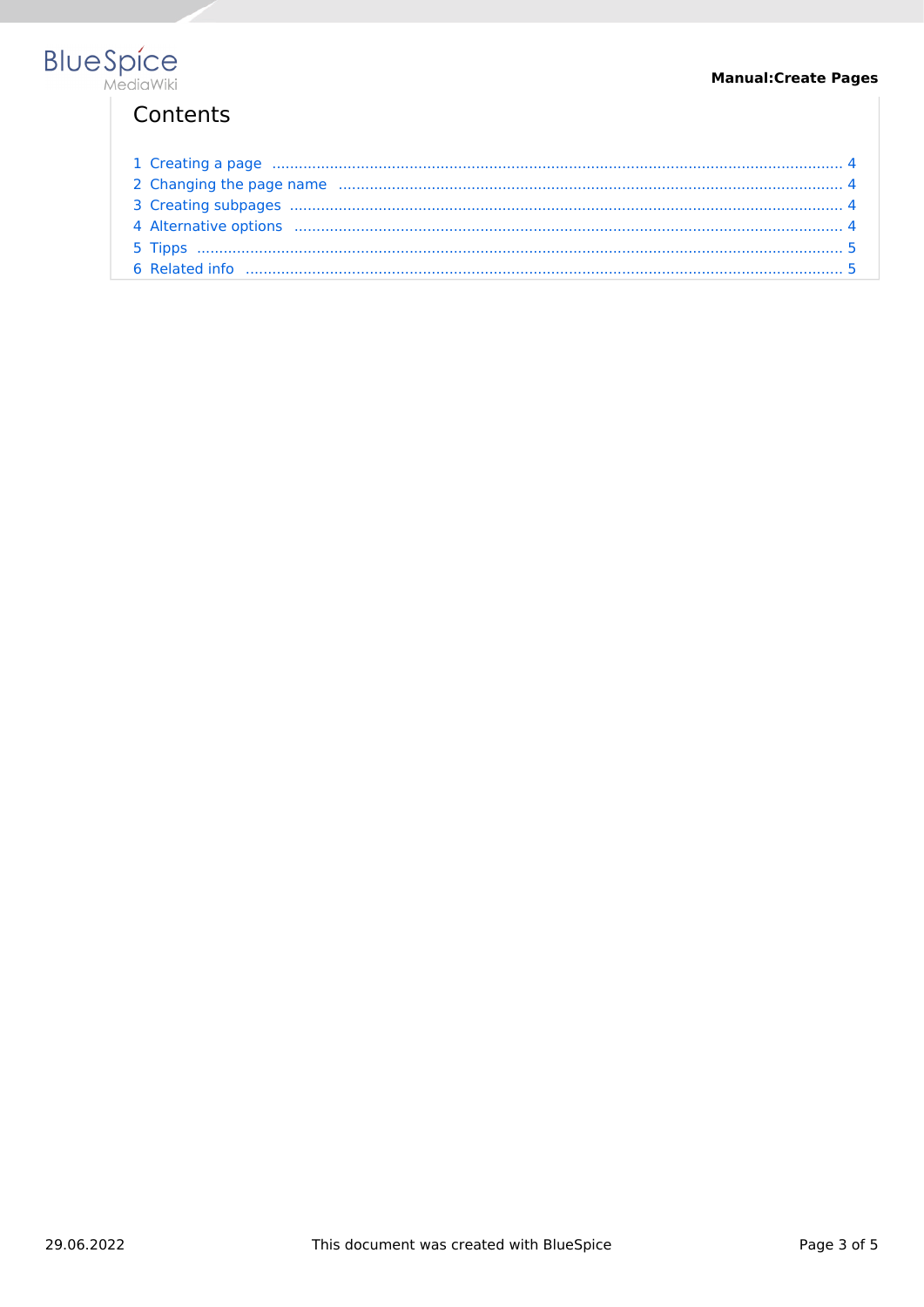<span id="page-3-0"></span>

## Creating a page

To create a page:

**Click** the *New* button in the header bar. A dialog window opens.

**Enter** a new page name. If the page does not yet exist, you will see a redlink.

| Cancel          | Create new page | Done      |
|-----------------|-----------------|-----------|
|                 | Sales process   | $\hat{=}$ |
| Sales process   |                 |           |
| Creating a page |                 |           |

#### **Click** *Done*.

**Choose** *Empty page* or a different page template. This step is skipped if there are no available page templates. The page opens in edit mode. You can now switch between visual and source edit mode using the [Editor toolbar.](https://en.wiki.bluespice.com/wiki/Manual:Extension/VisualEditor)

**Save** the page. It is now available in the main namespace of your wiki (unless you added a namespace prefix while creating the page).

## <span id="page-3-1"></span>Changing the page name

If you want to change the page name after the page has been saved  $-$  e.g., to save it in a different namespace — you can [move the page](https://en.wiki.bluespice.com/w/index.php?title=Manual:Rename_and_move_a_page&action=view).

## <span id="page-3-2"></span>Creating subpages

To create a subpage for the current page, select the *New Subpage* link from the *New* button menu.



The subpage is then created as *Current Page/Subpage (e.g*., Visual Editor/Tables). If a page has subpages, the path is displayed as breadcrumb navigation at the top of the page.

## <span id="page-3-3"></span>Alternative options

**Search field:** Maybe information about your topic already exists. Before you create a new page, you can use the search to enter terms for your topic and check existing pages. If no suitable page exists, click on the redlink 'Create page *[page name]*' in the search results **er address bar:** You can also create a page directly from the address bar of your web browser. Simply exchange the current page name with a new one. Then, click enter to create the new page.

**Form:** In BlueSpice pro, the extension [Page Forms](https://en.wiki.bluespice.com/wiki/Reference:Page_Forms) is available. It allows to create pages using a form.